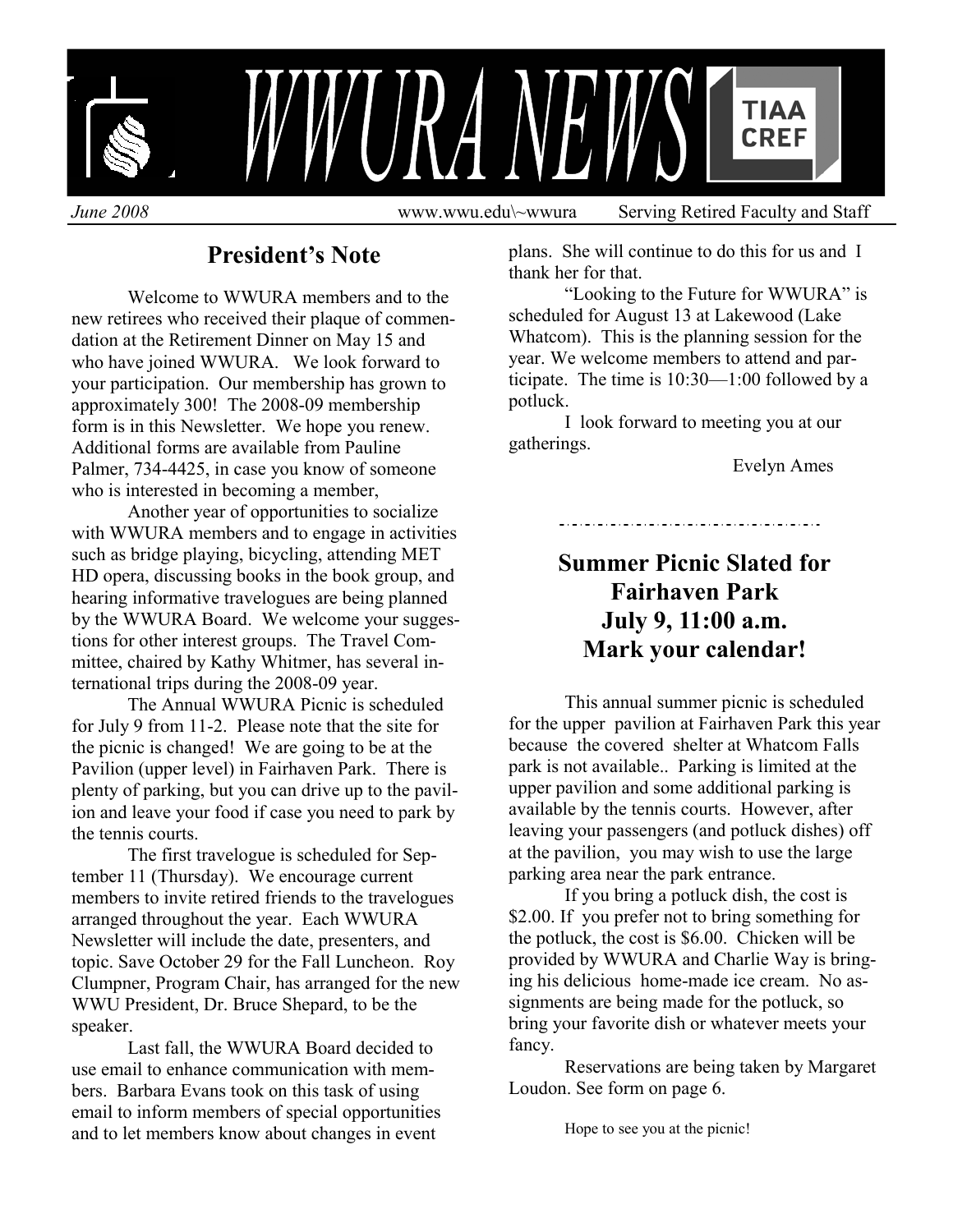# **Ken Hoover Memorial Scholarship Recipient Announced**

Elliott Hindman, a junior Political Science and History double-major at WWU has been named the first recipient of the Hoover Memorial Scholarship. Elliott is active in various campus activities and has been on the President's List Honor Roll since his freshman year in 2005. In Fall 2007 he studied Balkan Politics and History in Athens, Greece and traveled through out the Balkan countries. His future plans include graduate school focusing on International Relations and Comparative Politics.

In the March 2008 WWURA newsletter there was an article telling about Ken Hoover. Before his untimely death about a year ago, he had been a WWURA Board member, co-founder of the Bellingham City Club and a person who involved himself in the community after his retirement from WWU's Political Science Department. The article also invited WWURA members to join City Club members and Political Science alumni in contributing to the WWU Foundation's Ken Hoover Memorial Scholarship.

More than \$10,000 has been donated for this scholarship, and with the match of \$5,000 from the Political Science Department, there is now enough in the fund to award an annual scholarship in Ken's name for at least the next 7 years. The first recipient, Elliott, was chosen by the Political Science Department and awarded \$2,000. He was honored at a dinner on June 3.

Judy Hoover, the Hoover family, and the WWURA Board appreciate the scholarship donations made in memory of Ken. Thank you very much.

## **Happy Book and Film Corner**

By Lynne Masland

 Carol Radke recommends *Boomsday*, Christopher Buckley's comical political satire about baby boomers and social security, with its title taken from the day the majority of boomers become eligible. Joyce Giesler recommends Bill Bryson's *Tales of the Thunderbolt Kid*, an amusing look at being a (male) kid in the 50s, "when everything was good for you including DDT, cigarettes and nuclear fallout." Then there's Alexander McCall Smith's eight-book series about the redoubtable Mma Ramotzewe, Botswana's first lady detective, with the latest, *The Miracle at Speedy Motors*, on VB's best-seller list.

## **Announcement**

**Save This Date!** 

**WWURA Fall Luncheon, 11:30, Wednesday, October 29, at Northwood Hall. WWU President Bruce Shephard will be the speaker.**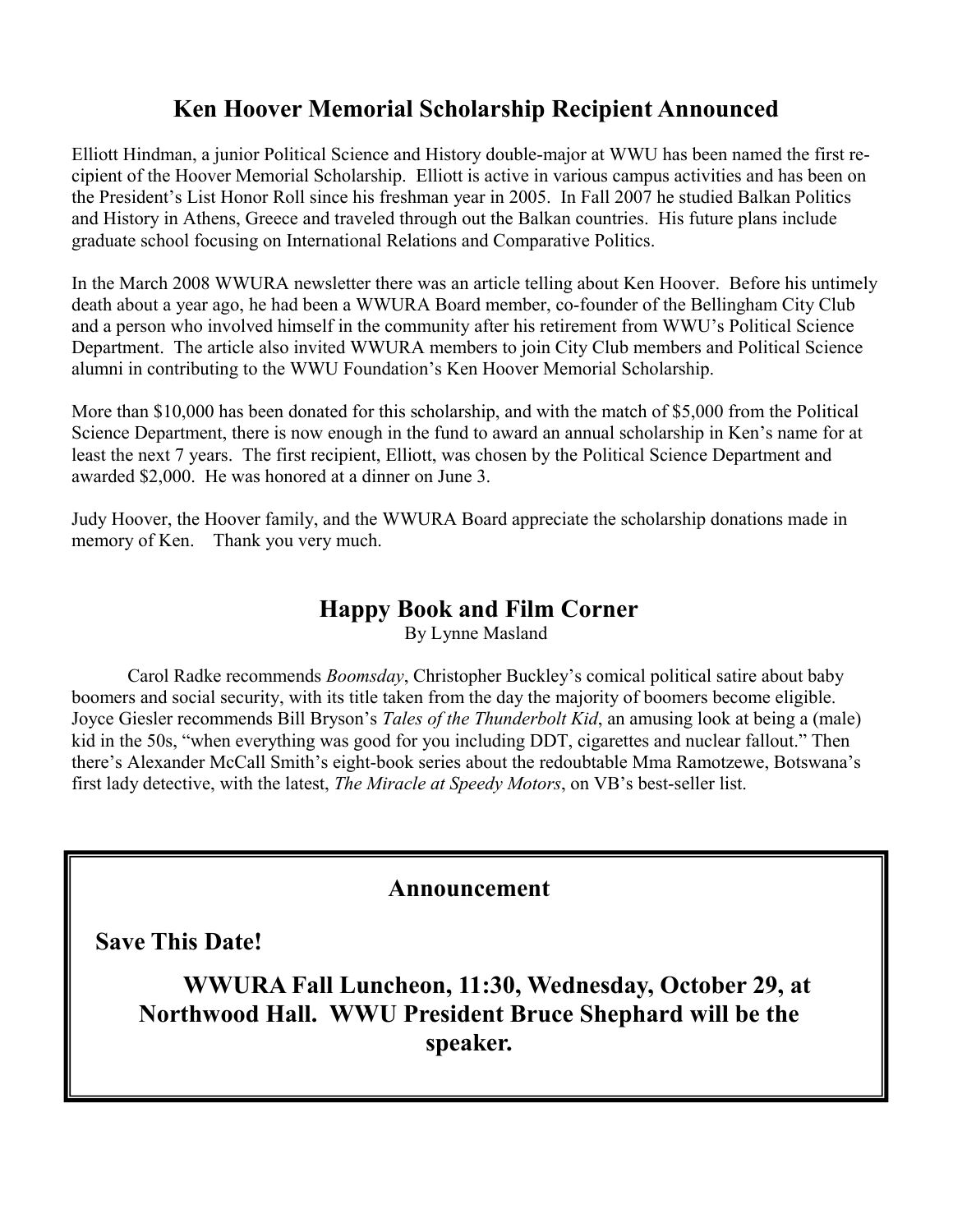## *Health Notes by Evelyn Ames* **Importance of Vitamin D**

 Recent news reports suggest the importance of Vitamin D in maintaining a healthy body and possibly preventing certain diseases. Vitamin D is found in food (e.g., fortified milk, fatty fish) and is made in the body (liver and kidneys help concert D to its active hormone form) following exposure to the sun's ultraviolet rays. "Vitamin D is a fat-soluble vitamin that is naturally present in very few foods, added to others, and available as a dietary supplement. It is also produced endogenously when ultraviolet rays from sunlight strike the skin and trigger vitamin D synthesis. Vitamin D obtained from sun exposure, food, and supplements is biologically inert and must undergo two hydroxylations in the body (in the liver and kidneys) for activation" (NIH, Office of Dietary Supplements, 2008).

 What Vitamin D does: Maintains normal blood levels of calcium and phosphorus, aids in absorption of calcium to form and maintain strong bones, and promotes bone mineralization.

#### **Sources of Vitamin D:**

- Fortified foods are major dietary sources (e.g., one cup of "D fortified milk supplies about one fourth of the estimated daily need for this vitamin in adults" (National Institutes of Health, 2001). Breakfast cereals, pastries, breads, crackers, cereal grain bars and other foods may be fortified with 10% to 15% of recommended daily value for vitamin D. Check labels to see which food products are fortified with D.
- Significant amounts of D are found in fatty fish and fish oil.
- *Exposure to sunlight is an important source of vitamin D. Ultraviolet (UV) rays from sunlight*  trigger vitamin D synthesis in the skin. Twenty minutes in the sun without sunscreen can raise lev els of D. It is highly recommended that Individuals who spend more time indoors include good sources of vitamin D in their diets.
- Vitamin D supplements.

 Older Americans (greater than age 50) are thought to have a higher risk of developing vitamin D deficiency. The ability of skin to convert vitamin D to its active form decreases as we age. The kidneys, which help convert vitamin D to its active form, sometimes do not work as well when people age. Therefore, some older adults may need vitamin D from a supplement. It is important for those with limited sun exposure to include good sources of vitamin D in their diets. Excessive sun exposure does not result in vitamin D toxicity because the sustained heat on the skin is thought to photodegrade previtamin  $D_3$  and vitamin  $D_3$  as it is formed. High intakes of dietary vitamin D are very unlikely to result in toxicity unless large amounts of cod liver oil are consumed; toxicity is more likely to occur from high intakes of supplements.

Vitamin D and disease: "Further research is needed to determine whether vitamin D inadequacy in particular increases cancer risk, whether greater exposure to the nutrient is protective, and whether some individuals could be at increased risk of cancer because of vitamin D exposure." "A growing body of research suggests that vitamin D might play some role in the prevention and treatment of type 1 and type 2 diabetes, hypertension, glucose intolerance, multiple sclerosis, and other medical conditions. However, most evidence for these roles comes from in vitro, animal, and epidemiological studies, not the randomized clinical trials considered to be more definitive" (National Institutes of Health, Office of Dietary Supplements, 2008).

 Is there a risk of too much vitamin D? It is unlikely unless one routinely consumes large amounts of cod liver oil or has high intakes of vitamin D supplements. Toxicity can cause nausea, vomiting, poor appetite, constipation, weakness, and weight loss. It can also raise blood levels of calcium, causing mental status changes such as confusion. High blood levels of calcium also can cause heart rhythm abnormalities. For more information about building a healthful diet, refer to the *Dietary Guidelines for Americans* (http:// www.health.gov/dietaryguidelines/dga2005/document/default.htm)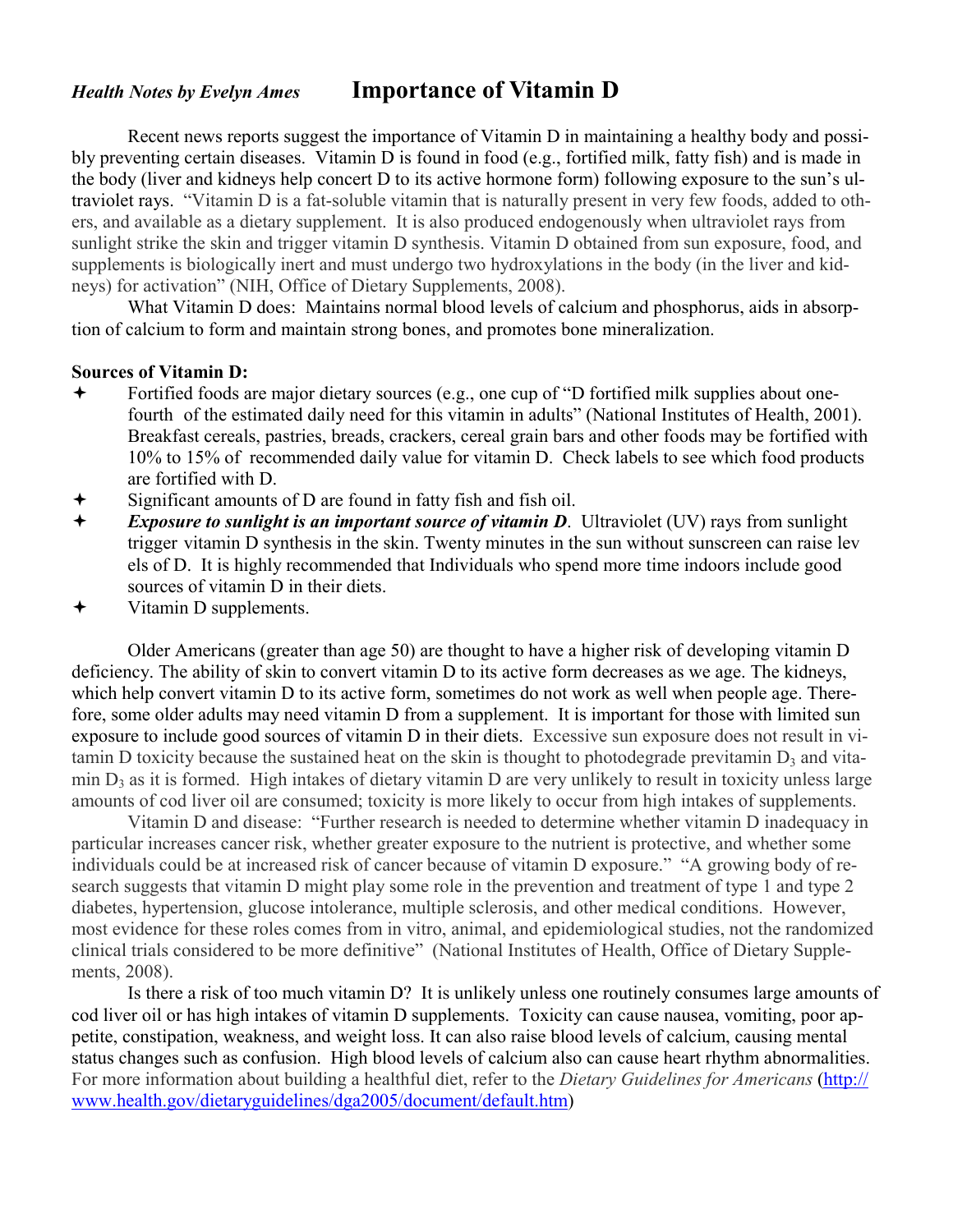## \* \* \* **News from WWURA's Travel Committee** \* \* \*

#### \***Tremendous Turkey Trip** \*

It was unanimous!!! Everyone agrees that not only was "Turkey's Magical Hideaways" an outstanding tour, but we also agree that since we didn't see the Black Sea area and the northeast, we want to return to see that part of the country. Thanks to our guide, who as knowledgeable, flexible, and good natured, we learned much about his country. He provided us with many moments to remember – the sight of the stone carvings of Antiochus, Zeus, and Apollo at Antiochus' tomb on Mt. Nemrut brought the past 2000 years into the present – in Istanbul we toured historic Haghia Sophia, the Spice Bazaar, and the Blue Mosque – we boarded our Gullet boat and toured Fethiye Bay (opposite the island of Rhodes) to see beautiful Lycian tombs carved in the cliffs – then to a Greek town that was abandoned after the exchange of populations that took place in 1923 – we ended our tour in the "Grand Canyon of Cappadocia" enjoying the view from some 1800 feet above the ground in a hot air balloon!! WHAT A TRIP!!!!!

Written by Don Rochon, trip co-ordinator

#### \* **Classical Music Gala at Sea** \*

Kathy and her group will depart on September 17. Ports of call from Hamburg to Monte Carlo beckon. Shore excursions and musical performances aboard the *MS Deutschland*  will be memorable. A good cabin has recently become available, so call Kathy (734-7211) or Joyce (733-4703) if you would like to come along on this wonderful cruise.

#### \* **Ashland?. … maybe in May** \*

Barbara is disappointed that not quite enough people signed up for the Sept. 30-Oct. 3 trip to the Ashland Shakespeare Festival. Due to the increasing price of gas, she needed at least 30 people to go to make a trip by coach feasible. She will take a look at the possibility of going next May instead. Call Barb (650- 9724) if you'd like to join her.

#### \* **Last Chance to Sign up for Enchanting India** \*

Joseph reports that he needs to know by June 15 whether anyone is interested in joining him on his trip to India. Information can be obtained by contacting him (647-1232). The cost for the 11 nights tour beginning January 17, 2009 is \$2850 plus airfare of ~\$1100. A deposit of \$500 is required for this great opportunity to see India.

#### \* **Panama Canal and Costa Rica** \*

Margaret is pleased that three have already put down their deposits for the March 11-29, 2009 trip. Ten days aboard the *Pacific Explorer* with Cruise West and ten days with Caravan Tours in Costa Rica – do both or select one portion. Call Margaret (733-6052) or Joyce (733-4703) for complete details and itinerary for this unique combination.

#### \* **Discovering the Crossroads of the Adriatic** \*

Don is making plans to take a group on an OAT trip to the Balkan area in May/June 2009. Call Don (647- 2301) to be added to his list of interested people. The trip starts in Tirana, Albania, travels through Croatia, Slovenia, Montenegro, Bosnia, and ends in Budapest. Look for more complete details on itinerary and cost in a future WWURA newsletter.

 $* * *$ 

 *"To see once is worth more than hearing a hundred times." – African proverb*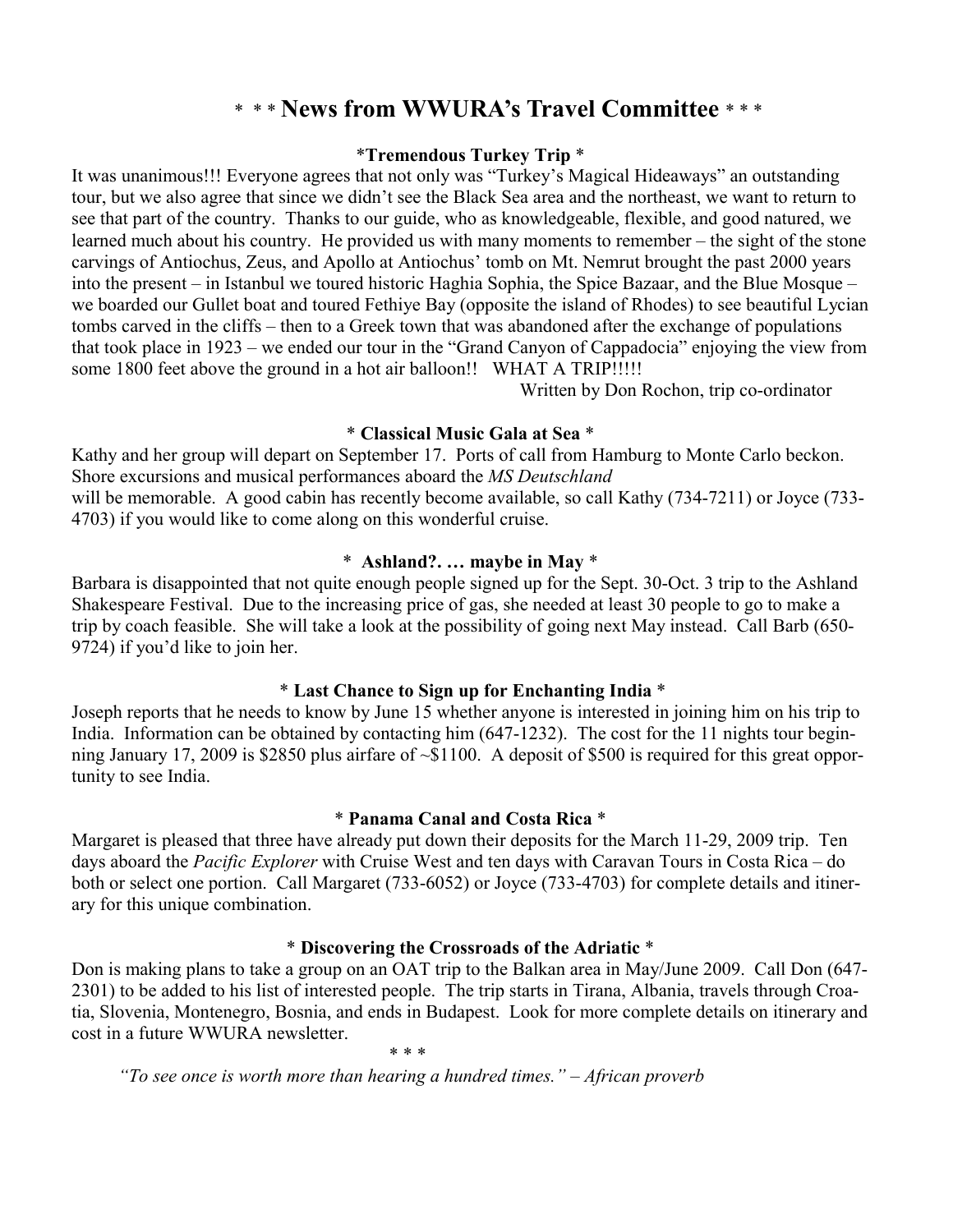

We sailed on the Sadri Usta 1 along the Turkish Coast



We marveled at the sights of Cappadocia, but didn't ride the camel!



Some of us rode a hot air balloon in Turkey



Journey through the Panama Canal with Margaret Loudon



Join the Classical Music Cruise aboard the Deutschland



Last call for India—call Joseph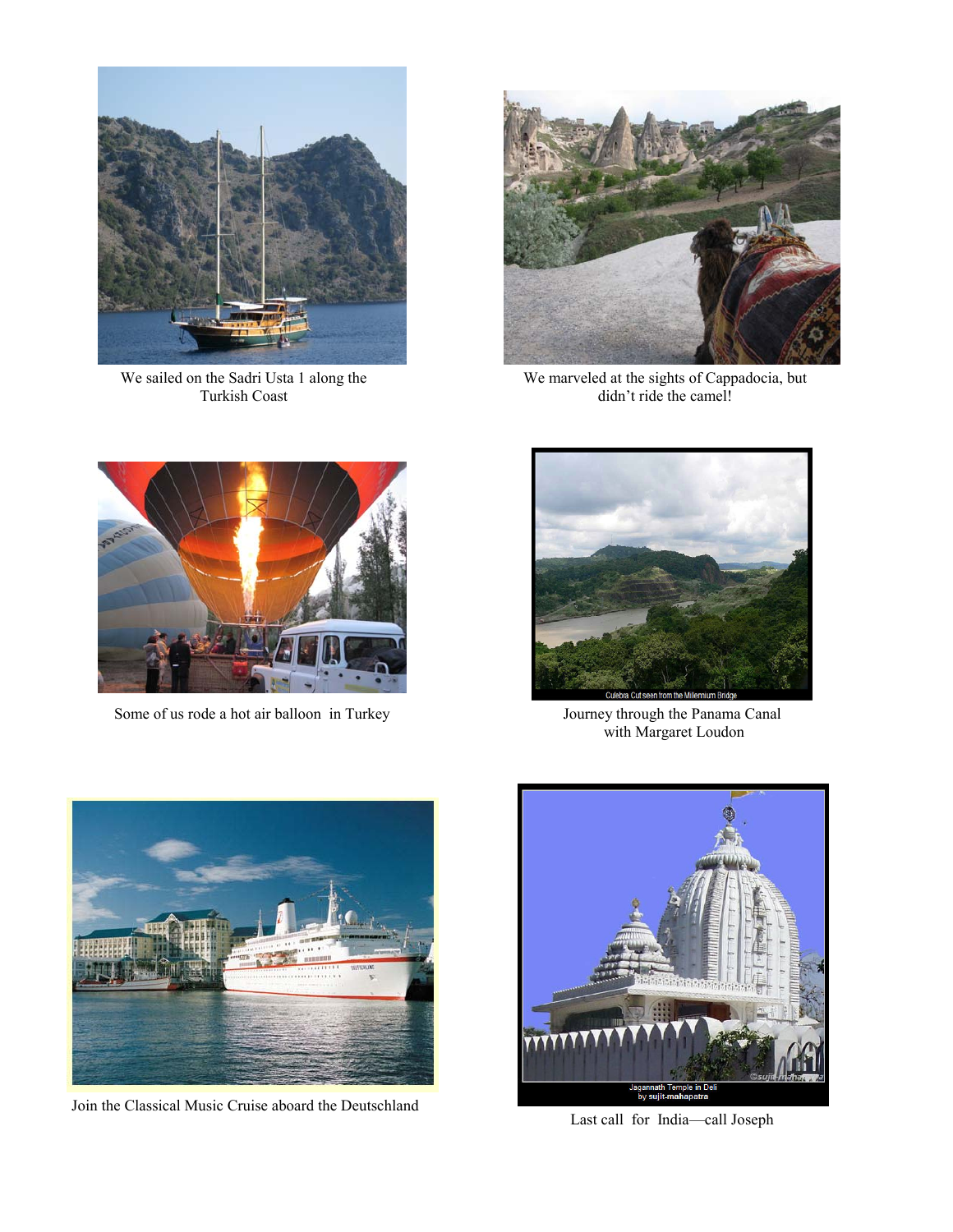# **MET HD-Opera Enthusiasts: Opera Gala Cruise Dinner**

The Metropolitan Opera begins its season with a gala on Monday, September 22 at 6:30 pm eastern time. MET HD Theater broadcast is 3:30 pm our time. Car pool (Nexus card holders and non-Nexus) to the Riverport Silver City theater in Richmond, BC. Following the three hour performances (three acts from three operas with Renee Fleming and Thomas Hampson), we tentatively will have dinner at Hazelmere GCC (depending on arrangement by Barbara Evans). More information to come at the July  $9<sup>th</sup>$  picnic.



# **Summer Picnic Reservation Form Fairhaven Park, July 9, 2008**

Please make reservations with Margaret Loudon, 2611 Mill Ave., Bellingham, WA 98225. You may also send in your reservation by e-mail:  $mali:  $\frac{mali:  $\frac{mali:  $\frac{moli}{moli}}{moli}$  also send her at$$$ 733-6052.

 $Name(s):$ 

.

Phone:

Cost will be \$2.00 per person if you bring a food item or \$6.00 without a food contribution. Money will be collected at the picnic.

Please remember to call and offer rides to other WWURA members.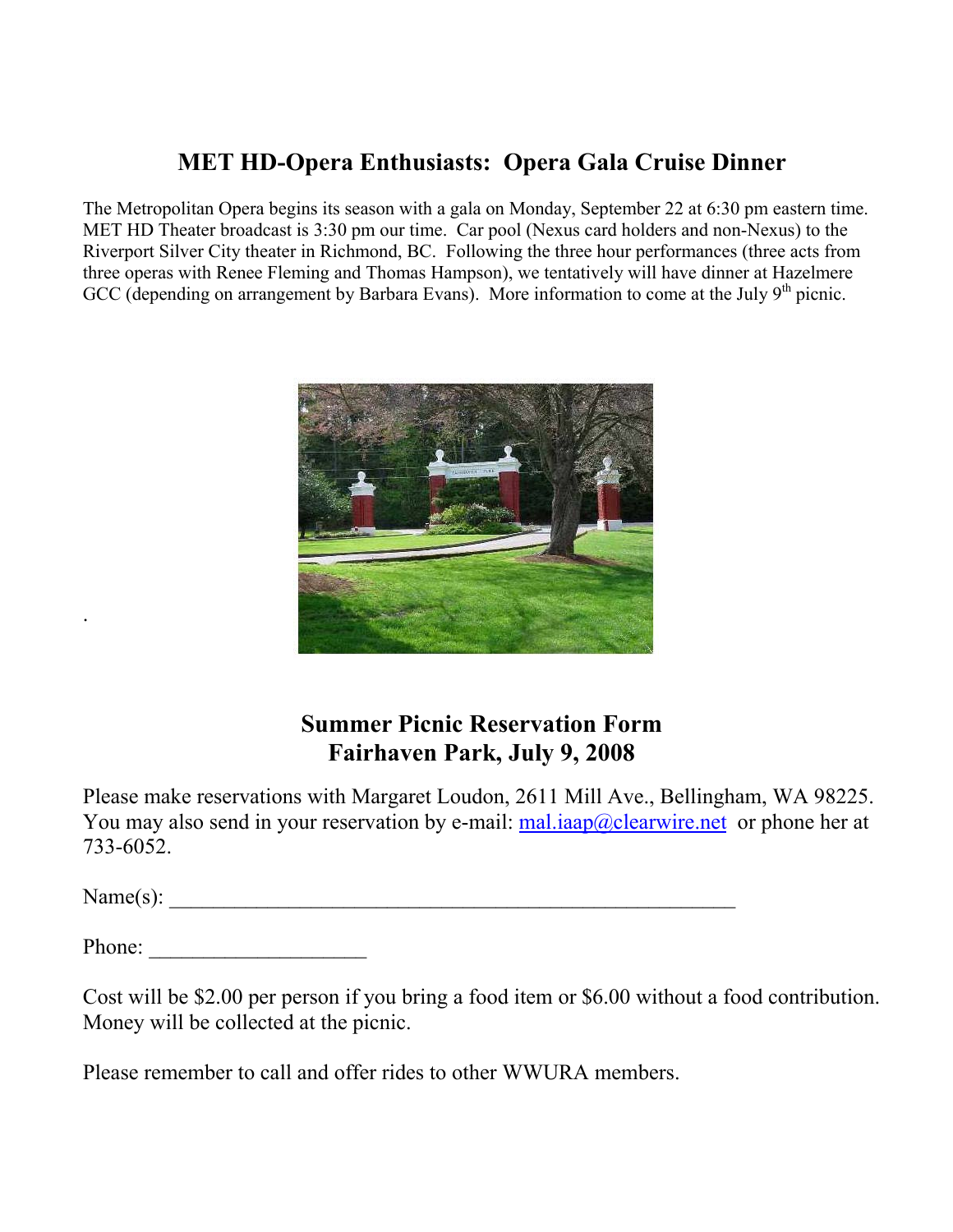# 2008-09 WWURA Membership Renewal Form

To join WWURA or renew your membership by mail, send your information to Pauline Palmer, WWURA Membership Chair, 2510  $48^{th}$  St., Bellingham, WA 98229-3430. Checks should be made payable to WWURA. **You may also pay in person at the July 9 annual picnic.**

**Membership cards for renewals received prior to the July 9 picnic will be available at the picnic.** Otherwise, 2008-09 membership cards will be mailed to you at the address you indicate below.

*Note:* Regular memberships are for a household; i.e. one member plus spouse/partner (if applicable).

Please complete the following information:

| \$100.00 plus |
|---------------|
|               |
|               |
|               |
|               |
|               |
|               |
|               |

**I include a contribution to the WWURA scholarship fund**: \$\_\_\_\_\_\_\_\_\_\_\_\_

| Signature                                                                                                                                                                                                                           |  |  |  |
|-------------------------------------------------------------------------------------------------------------------------------------------------------------------------------------------------------------------------------------|--|--|--|
| <b>Directory Information</b>                                                                                                                                                                                                        |  |  |  |
| Name                                                                                                                                                                                                                                |  |  |  |
|                                                                                                                                                                                                                                     |  |  |  |
| Street address <u>and the second second</u> contains the second second second second second second second second second second second second second second second second second second second second second second second second se |  |  |  |
| $City$ $City$ $Zip$                                                                                                                                                                                                                 |  |  |  |
|                                                                                                                                                                                                                                     |  |  |  |
|                                                                                                                                                                                                                                     |  |  |  |
| Retired from what department or office                                                                                                                                                                                              |  |  |  |
| If not a WWU retiree, What institution/organization                                                                                                                                                                                 |  |  |  |